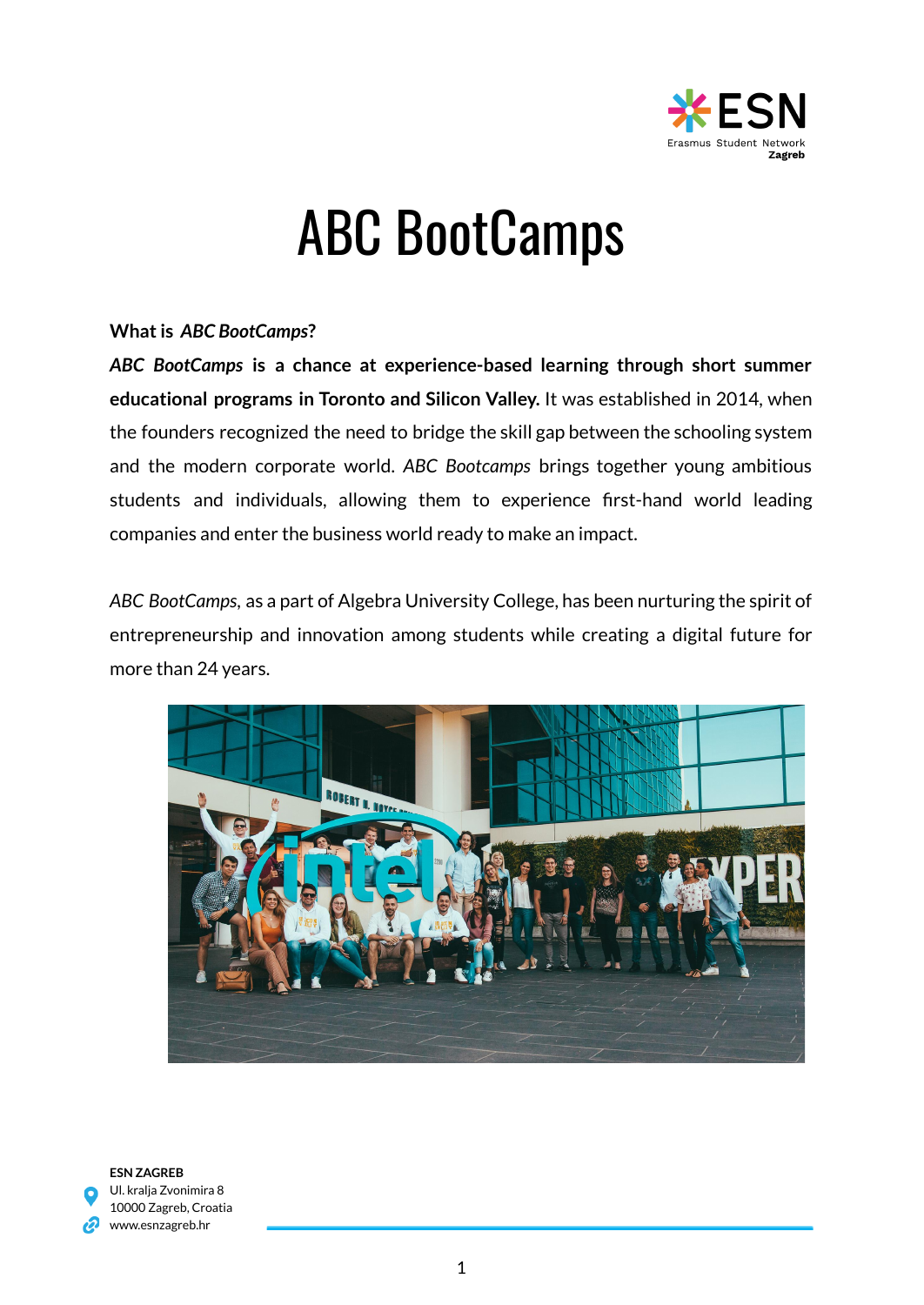



### **Why ESN Zagreb and** *ABC Bootcamps***?**

*ABC Bootcamps* is a programme organised by ESN Zagreb's trusted partners. It gives a great opportunity for mobility outside of Europe, as well as training in new knowledge regarding entrepreneurship and perfecting the skills gained so far. It's an opportunity for young people to explore the business world and gain an international perspective. It is because of these qualities and many benefits for young people, that ESN Zagreb strongly recommends this programme.

The 2022 programs will be held in two of the world's top locations: **Silicon Valley and Toronto.** If you are a student, business owner, young entrepreneur or just interested in practical learning, innovations and developing professional ideas - *ABC* **got you covered.**

#### *ABC SILICON VALLEY*

*ABC Silicon Valley* will introduce you to the unique mindset the best innovators in the world use today to recognize and shape the needs of modern consumers. You get to visit some of the top tech companies and get insight into their innovative business practices.

Besides, you'll get **4 ECTS points and a Certificate of Completion**, real enterprise **knowledge on innovation, business idea pitching and investors**, learn how to create an elevator pitch for a business idea and get **a chance to meet like-minded aspiring and experienced entrepreneurs** in the world's most exciting enterprise environment you are never likely to forget!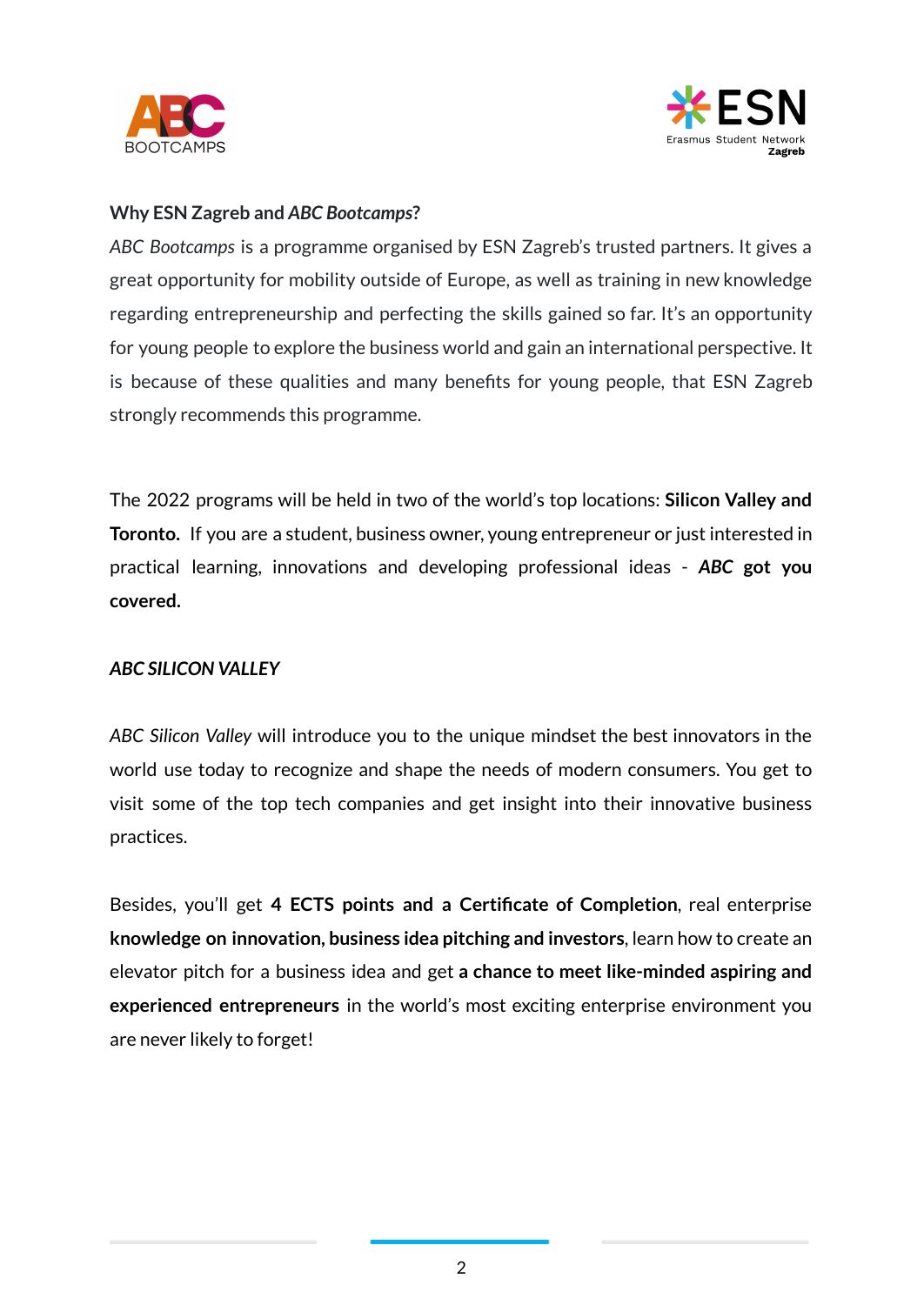





## *ABC TORONTO*

*ABC Toronto* is designed to equip you with both theoretical and practical knowledge to transform a business idea to a great business plan and pitch for investors. With the help of guest speakers from the real business world, corporate visits to top companies in the region and expert business visionaries who are ready to share their secrets of success in Toronto.

Besides, you'll get **4 ECTS points and a Certificate of Completion**, an invaluable insight into how world's top companies do business, possibility to network with like-minded aspiring and experienced entrepreneurs, **learn how to turn a business idea into a business plan and learn how to pitch a business plan to investors**. All of this memorable experience can be achieved in Canada's most exciting city!